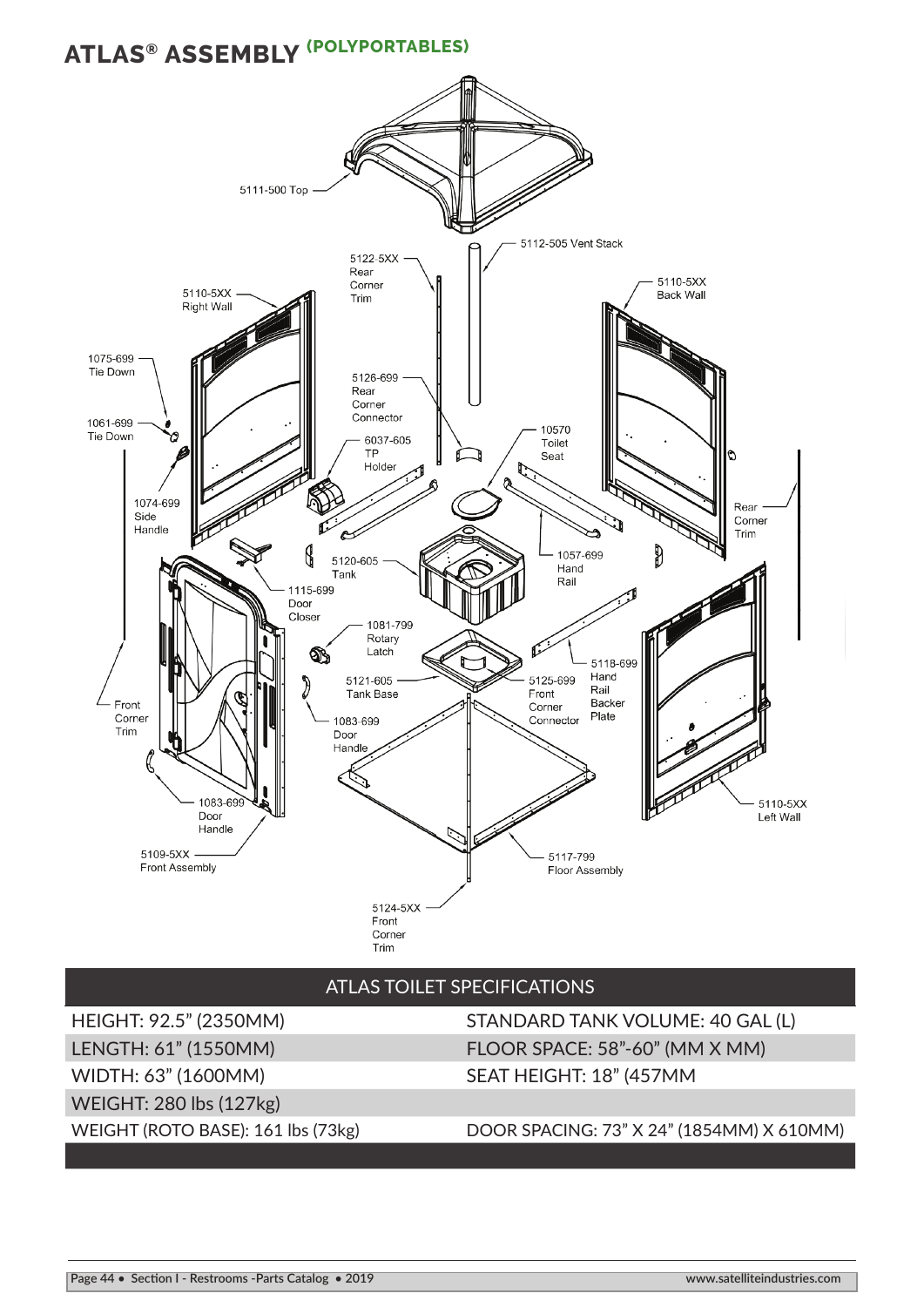## **ATLAS® ASSEMBLY (POLYPORTABLES)**

| PART#                          | QPU            | <b>DESCRIPTION</b>                                                            | <b>PRICE</b> |  |  |  |
|--------------------------------|----------------|-------------------------------------------------------------------------------|--------------|--|--|--|
| Front & Door Assembly Hardware |                |                                                                               |              |  |  |  |
| 1765-699                       | $\overline{4}$ | Nut: Nylon Insert Lock Nut SS 1/4 x 20                                        |              |  |  |  |
| 1941-699                       | 4              | Screw: 1/4-20 x 3/4 Pan Hd Phil M/S 18-8                                      |              |  |  |  |
| 1713-699                       | 4              | Washer: 1/4" Stainless Flat                                                   |              |  |  |  |
| <b>Front Assembly</b>          |                |                                                                               |              |  |  |  |
| 1081-799                       | $\mathbf{1}$   | <b>Rotary Door Latch with Label</b>                                           |              |  |  |  |
| 1934-699                       | 1              | Screw: Shoulder Screw 1/4" D x 2" L Shoulder 10-24 Thread SS                  |              |  |  |  |
| 1713-699                       | $\mathbf{1}$   | Washer: 1/4" Stainless Flat                                                   |              |  |  |  |
| 1771-699                       | 1              | Nut: 10-24 Hex SS Nylon Insert Lock Nut 3/8" x 15/64 High for<br>Rotary Latch |              |  |  |  |
| 1705-699                       | $\mathbf{1}$   | Washer: Aluminum 3/16                                                         |              |  |  |  |
| 1096-699                       | 1              | Lock Bracket - Door Side                                                      |              |  |  |  |
| 1097-699                       | $\mathbf{1}$   | Lock Bracket - Front Side                                                     |              |  |  |  |
| 1808-699                       | $\overline{2}$ | Rivet: 688 Tri-Bulb (coat hook mirror slide latch bracket)                    |              |  |  |  |
| 1809-699                       | $\overline{2}$ | Rivet: AB66A-Short/Small Head                                                 |              |  |  |  |
| 1705-699                       | 2              | Washer: Aluminum 3/16                                                         |              |  |  |  |
| 1029-699                       | $\mathbf{1}$   | <b>Coat Hook</b>                                                              |              |  |  |  |
| 1808-699                       | 2              | Rivet: 688 Tri-Bulb (coat hook mirror slide latch bracket)                    |              |  |  |  |
| 1083-699                       | $\overline{2}$ | Atlas/ADA Door Handle Black Vinyl with 7.5" between mounting<br>holes center  |              |  |  |  |
| 1713-699                       | 4              | Washer: 1/4" Stainless Flat                                                   |              |  |  |  |
| 1941-699                       | $\overline{2}$ | Screw: 1/4-20 x 3/4 Pan Hd Phil M/S 18-8                                      |              |  |  |  |
| 1948-699                       | $\overline{2}$ | Screw: 1/4-20 x 1-1/2 Phillips Pan Head SS with Lock Patch                    |              |  |  |  |
| 1765-699                       | $\overline{4}$ | Nut: Nylon Insert Lock Nut SS 1/4 x 20                                        |              |  |  |  |
| 5127-799                       | $\mathbf{1}$   | <b>Atlas Door Closer Complete</b>                                             |              |  |  |  |
| 5124-600                       | $\overline{2}$ | Atlas - Front Edge Trim White                                                 |              |  |  |  |
| 1705-699                       | 16             | Washer: Aluminum 3/16                                                         |              |  |  |  |
| 1813-699                       | 16             | Rivet: ABL610A (for bottom of corners door latch bracket)                     |              |  |  |  |
|                                |                | <b>Side and Back Assembly</b>                                                 |              |  |  |  |
| 5110-5XX                       | 3              | <b>Finished Side - Atlas</b>                                                  |              |  |  |  |
| 1813-699                       | 15             | Rivet: ABL610A (for bottom of corners door latch bracket)                     |              |  |  |  |
| 1705-699                       | 15             | Washer: Aluminum 3/16                                                         |              |  |  |  |
| 5122-600                       | $\overline{2}$ | Atlas - Rear Edge Trim White                                                  |              |  |  |  |
| 1813-699                       | 16             | Rivet: ABL610A (for bottom of corners door latch bracket)                     |              |  |  |  |
| 1705-699                       | 16             | Washer: Aluminum 3/16                                                         |              |  |  |  |
| 1075-699                       | 4              | D-ring Tie Down 1 000lb capacity 1.5in. ring Zinc plated steel                |              |  |  |  |
| 1705-699                       | 8              | Washer: Aluminum 3/16                                                         |              |  |  |  |
| 1819-699                       | 8              | Rivet: AD610BSP (frame app. hinge app.)                                       |              |  |  |  |
| 1074-699                       | 4              | Side Handle: EAU / Senator (NEW STYLE)                                        |              |  |  |  |
| 1936-699                       | 16             | Screw: 1/4-20 x .5 Phillips Pan Head SS with lock patch                       |              |  |  |  |
| 1712-699                       | 16             | Washer: Fender 1/4 x 1 SS                                                     |              |  |  |  |
| 1765-699                       | 16             | Nut: Nylon Insert Lock Nut SS 1/4 x 20                                        |              |  |  |  |
|                                |                |                                                                               |              |  |  |  |